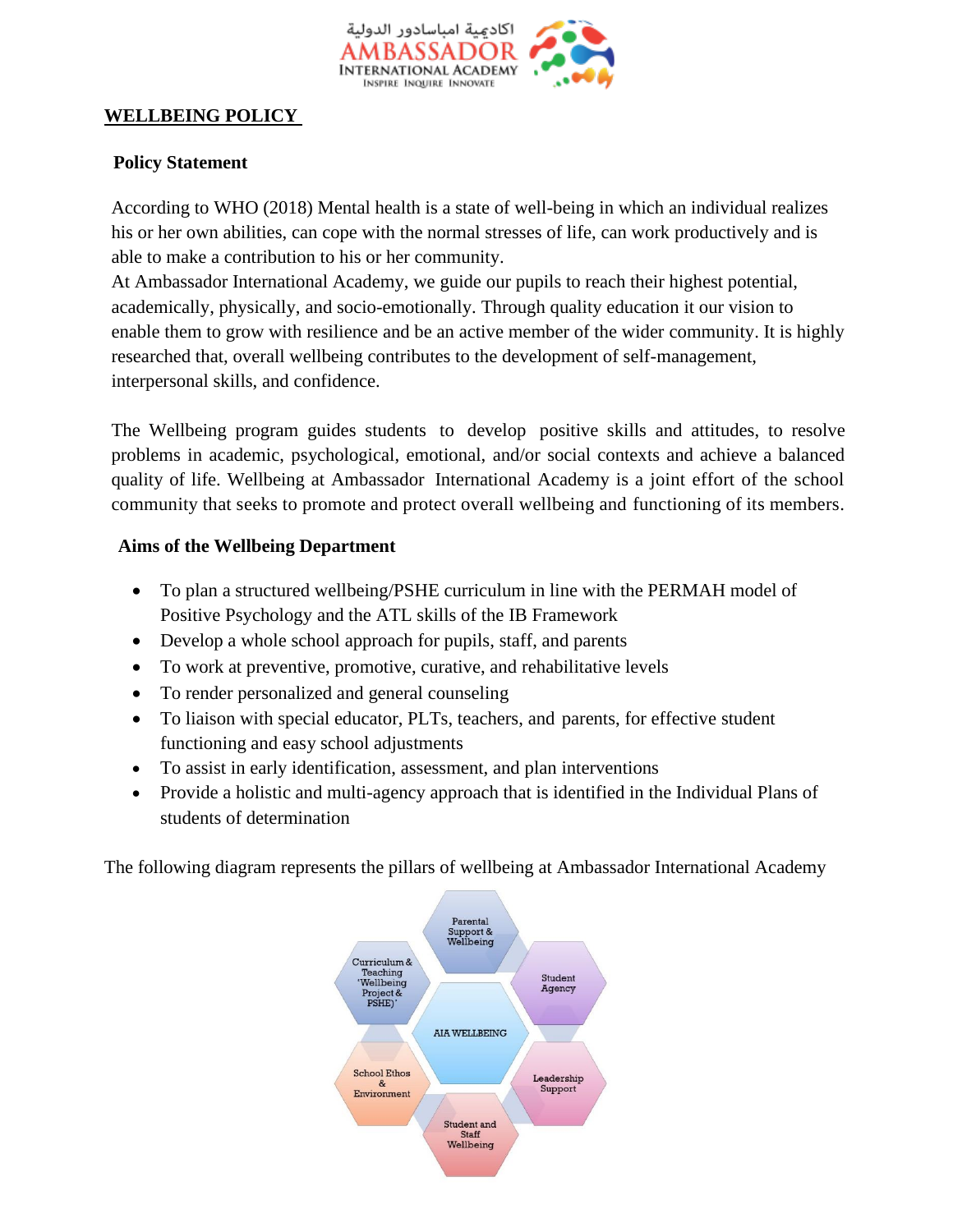

Ambassador International Academy endorses the UN Convention on the Rights of the Child, of which our hose country, UAE is a signatory and seeks to be a safe haven for children. The pillars represent the whole school approach of wellbeing that supports the physical, emotional, and social needs of its school community. The policy and curriculum are delivered to promote key aspects of mental health awareness and physical activity to achieve overall wellbeing. At Ambassador International Academy, we promote student agency through the IB Framework. Students have their own choice, voice and responsibility towards their wellbeing and the overall wellbeing of the school community. The leadership through their active and enthusiastic support facilitate and implement programs to achieve positive school ethos and high standard of wellbeing throughout the school.

## **IDENTIFICATION**

Wellbeing of student and staff are tracked through wellbeing surveys/Staff observations focusing on any changes in behavior, attention, and work progress.

Pupils communicating any concerns regarding their emotions or academic achievement must be addressed by the home room teacher or directed to the school counselor. Any member of staff who identifies or is concerned about the mental health and safety of the child must reach out to their line manager or in case of safeguarding the Designated senior leader/Child protection officer.

Promoting staff health and emotional wellbeing is an integral part of the whole school approach to wellbeing. Training, resources, and sessions on wellbeing will be made available for all staff. An open-door policy to the Senior leadership team is always made available to discuss any concerns.

## **ROLE OF COUNSELOR**

The Student Counselor is Ms. Caroline Gloria Dsouza. The Whole School Community is made aware of the contact details of the Counselor. Hotline: +971-522232880 Email: [counselor@aiadubai.com](mailto:counselor@aiadubai.com)

### **Preventive and promotive role**

- To establish rapport with students during class-interactions, class-observations, informal visits, and occasional meetings.
- To develop trust, confidence, and conviction among students towards the wellbeing department
- Through classroom interactions, inculcate students with positive personality traits, problem solving techniques, study skills, values, morals, good academic skills, and overall success.
- To observe class dynamics, student's inter-personal and intra- personal skills, relationship with teachers, school & its property, and class-room behavior
- To promote healthy lifestyle among students for overall development (e.g. 5 minutes relaxation process, healthy sleep hygiene, etc.). through activities, discussions, assembly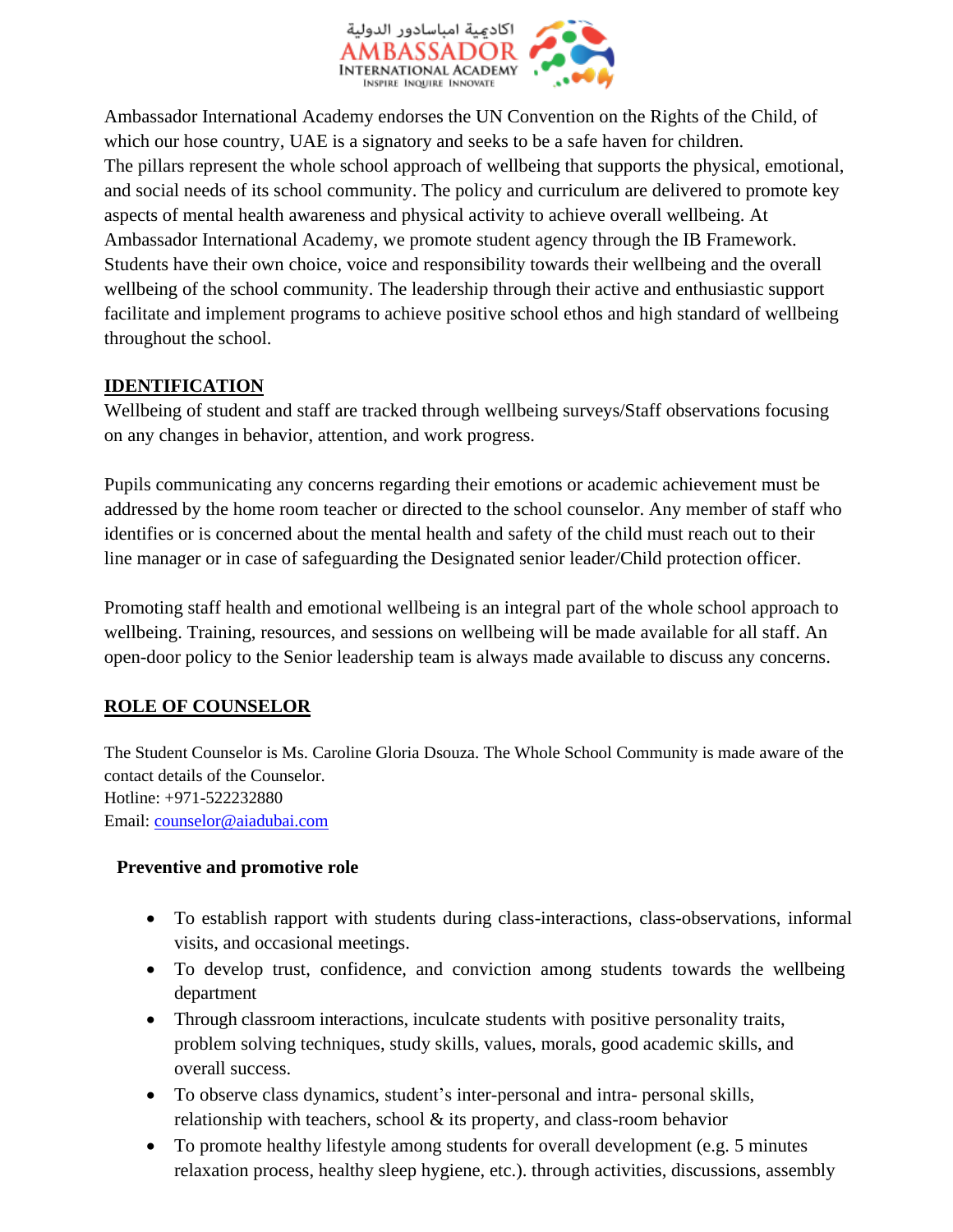

and so on

- Arrange for periodic workshops and interactive sessions, by external professionals for students on different topics like friendship, self-discipline, developing own value system, self-esteem, study-skills, anger-management, bullying, memory, mind-mapping, time management, communication and social skills, etc.
- Arrange for workshops and interactive sessions, by external professionals for parents on topics like stress free parenting, effective communication, positive parenting, parenting in nuclear family, behavior management of common growing up problems, helping children with different developmental needs etc.
- Training teachers with classroom management skills, effective handling of ADHD, anger management, behavior, social & emotional concerns, dyslexia, autism spectrum disorder, oppositional defiance disorder, conduct disorder & other special educational needs, effective communication, work ethics etc.
- To give timely recommendations to teachers and parents to support their students/child for more effective practices at school & home, respectively.
- Personal counseling for staff members to deal with stress and improve their efficiency and performance.

### **Curative and rehabilitation role**

- Short or long-term case work with individual students, teachers, families regarding issues including mental health, poor academic performance, low self-esteem, behavior, emotional, substance abuse, physical abuse, rehabilitation, social adjustment, child care, and/or medical care
- Counselor uses different techniques either alone or in combination like play-therapy, cognitive behavior therapy, art therapy, emotion-focused therapy, mindfulness-based therapy, group therapy and psychotherapy
- Group discussions wherein the counselor engages conversations with two or more students with similar or common problems to achieve a shared goal
- Group counseling sessions provide support in such areas as grief, stress, dependency (parents of determined learners). This method is a popular format for support group, where group members can learn from the experiences of others and offer advice.

#### **Other important areas**

- Consult with parents, teachers, and other school personnel to determine causes of problems such as truancy and misbehavior, and to implement solutions
- Counsel parents with child rearing problems, interviewing the child and family to determine whether further action is required
- Collect supplementary information needed to assist students, such as formal assessment
- Arrange for medical, psychiatric, and other tests that may disclose causes of difficulties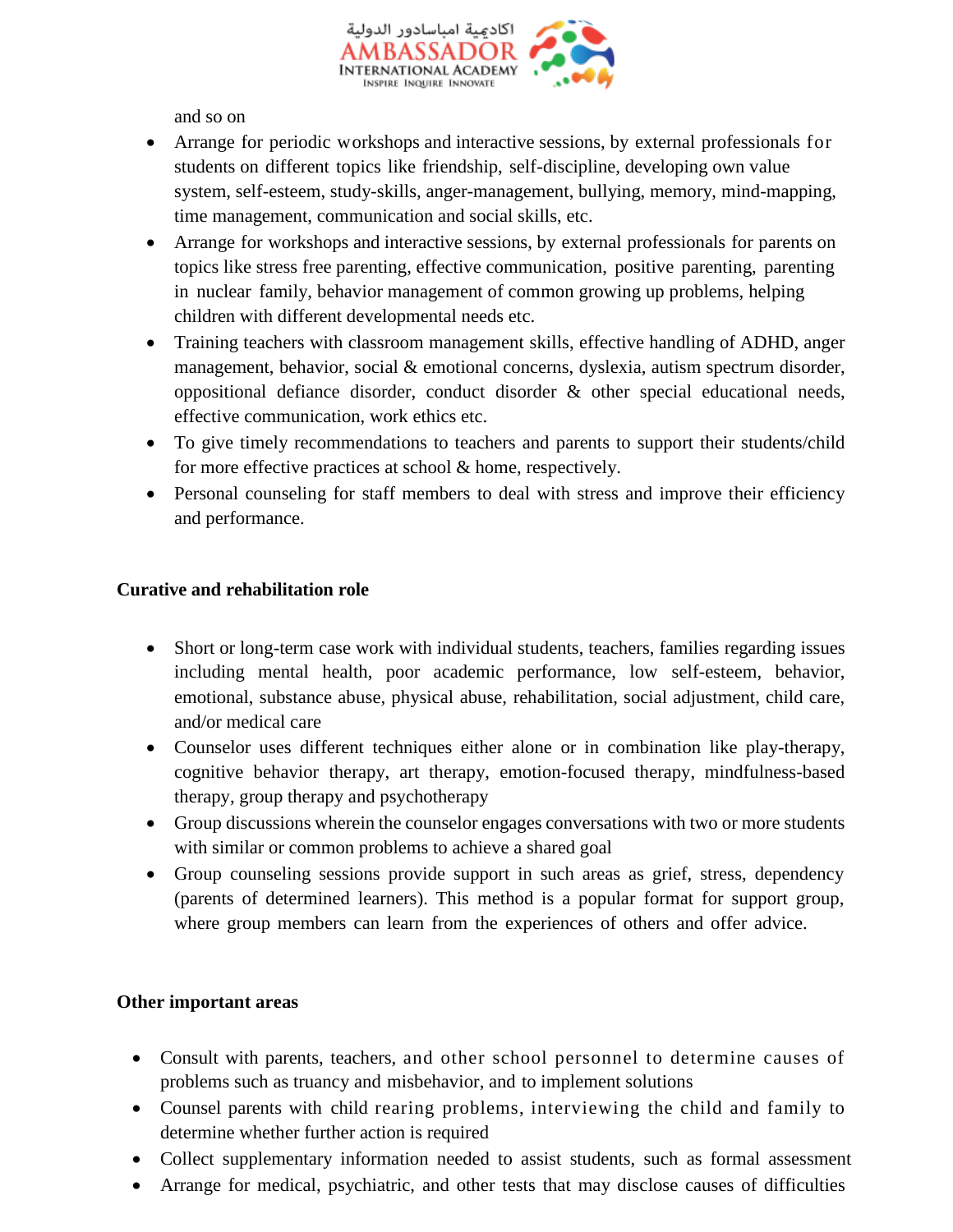

and indicate remedial measures.

• Serve as liaisons between students, homes, schools, family services, child guidance clinics, protective services, doctors, and other contacts, to help children who face problems such as disabilities, abuse, or disadvantage.

## **PROCEDURE**

- REFERRALS: The student can be referred by the teachers, parents or guardians, student self-referrals, or any member of school Staff
- Counselor can screen students during in class or online class observations and classinteractions.
- Counselor discusses the case with the heads of the school/line manager to set the best course of action and plan
- Counselor assesses the students' problem and devises a plan of action according to their individual needs. (IBP)
- Counselor refers students showing special educational needs to the coordinator at the Learning Center for further follow up. The special educator devises an Individual Educational Plan (IEP) or Individual Action Plan and start one to one remediation after parental approval.

### **Records**

Maintain detail hardcopy of digital records of case work, group work, workshop, sessions & trainings, class observations, class interactions, trainings, events, student referral logbook etc.

### **CONFIDENTIALITY**

Counselor maintains complete confidentiality of all the clients as per the code of counseling ethics. Sessions are not recorded, unless needed - consent is taken prior to the recording.

Sometimes the necessary information is shared with Principal/Heads of School if the sharing of information is deemed necessary  $\&$  is in the best interest of students.

### **CURRICULUM**

### **Wellbeing Project**

The Wellbeing project at Ambassador International Academy focuses on the mental health and emotional wellbeing of the learners in order to facilitate a balanced learning environment. The curriculum was developed using the core themes of Seligman's PERMAH model of Positive Psychology;

- $P Positive E motion$
- $E -$  [Engagement](https://positivepsychology.com/perma-model/#engagement)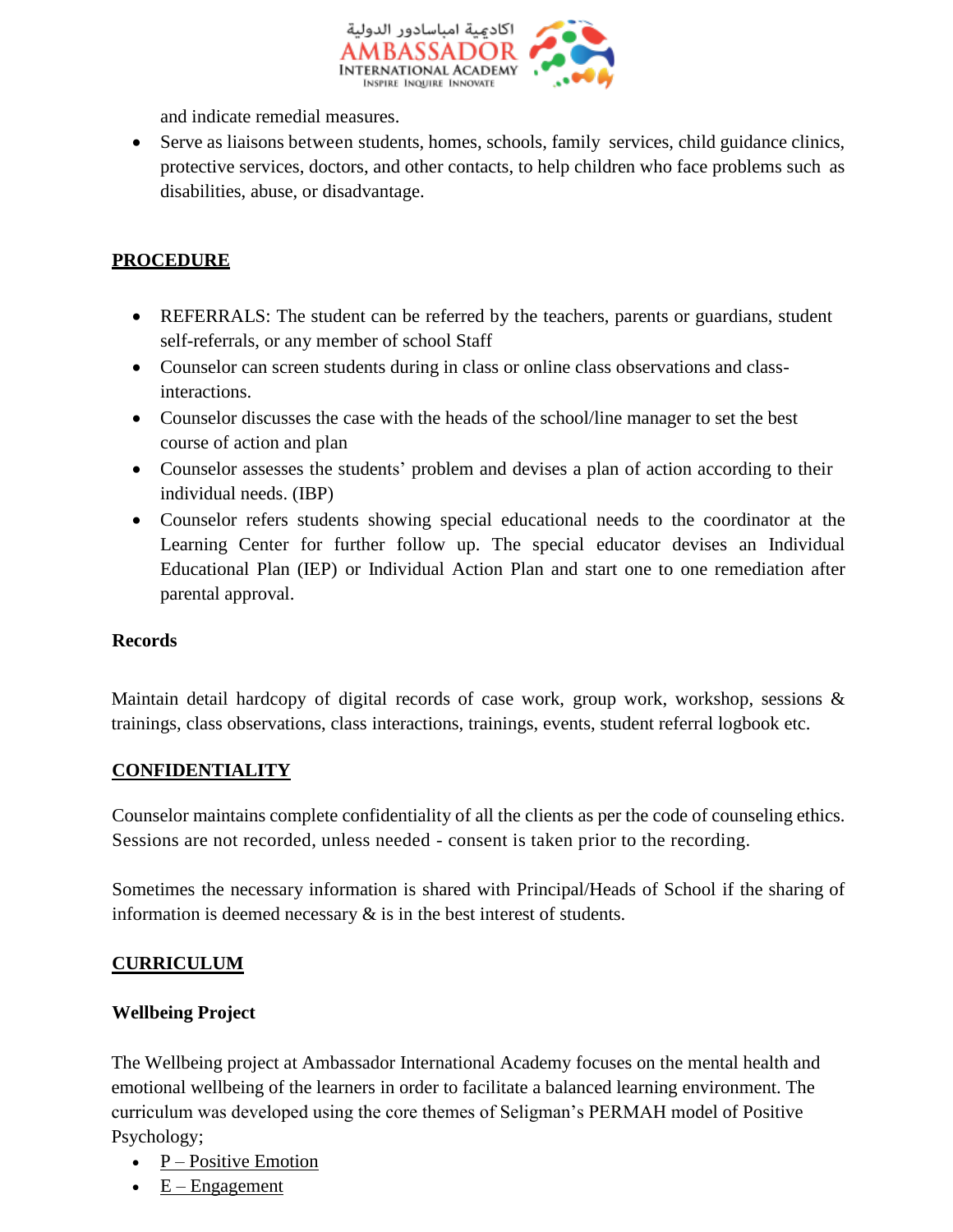

- $R Relationships$  $R Relationships$
- $\bullet$  M [Meaning](https://positivepsychology.com/perma-model/#meaning)
- $\bullet$  A [Accomplishments](https://positivepsychology.com/perma-model/#accomplishments)
- $\bullet$  H Health

## **PSHE- Personal, Social and Health Education**

The Middle Years Program uses the PSHE scope and sequence to empower students to understand and take control of their personal and social learning, to develop their potential in order to motivate balanced choices. Health education provides a vital platform to understand physical & emotional changes and strategies to live an active healthy lifestyle.

## **WORKING WITH PARENTS**

Parents want their children to be optimistic and resilient during challenging times. Any advice regarding the welfare of their child is highly appreciated and sought after. Thus, in order to support this venture, sessions on parenting and mental health issues are organized during the academic year. Parents are also involved in group/individual counselling sessions as and when seen required.

## ----------------------------------------------------------------------------------------------------------------

### **MONITERING AND REVIEW**

The School's Leadership Team along with the Wellbeing department is responsible for ensuring the annual review of Wellbeing policy.

Current Date: August 2021

Review Date: August 2022